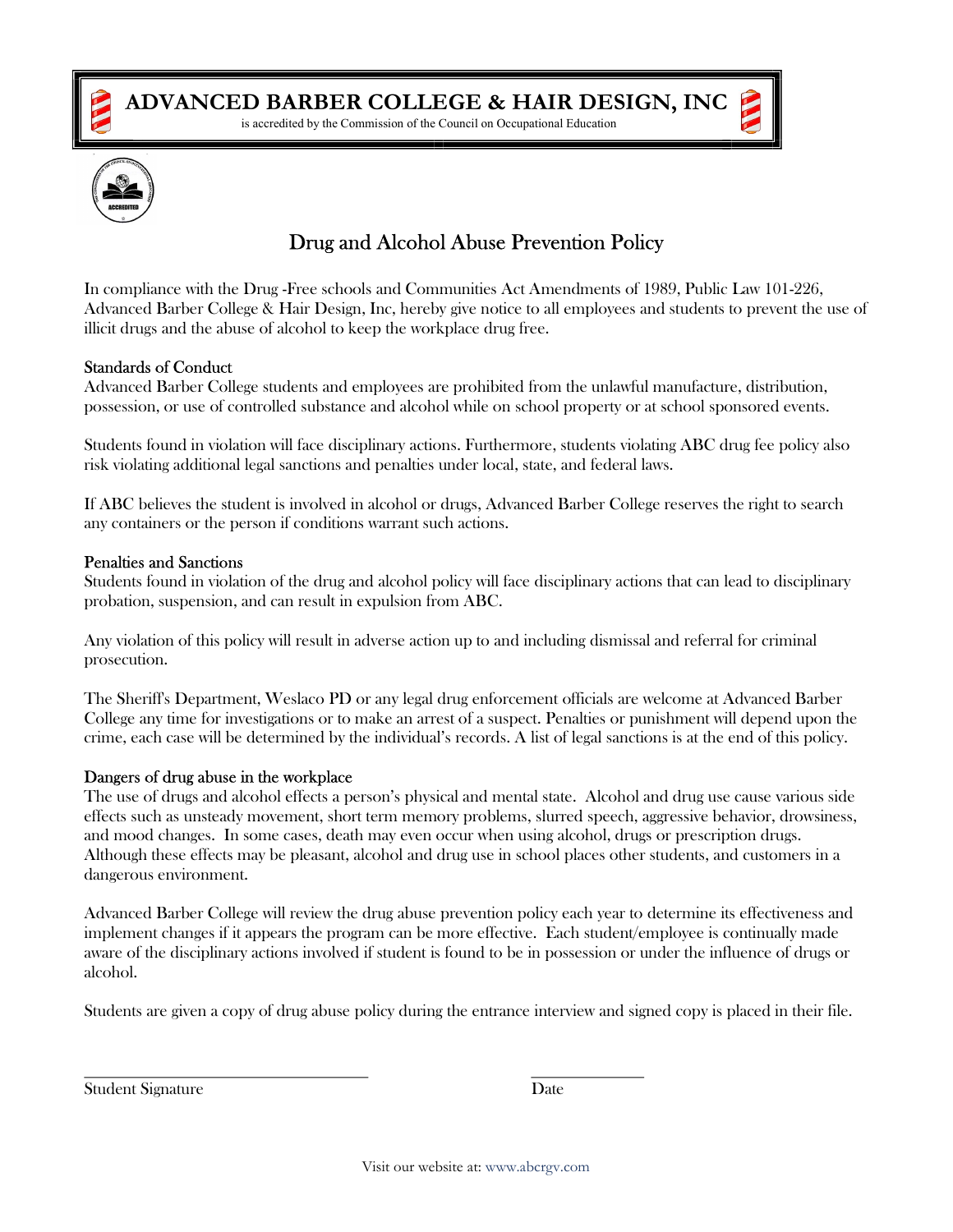

is accredited by the Commission of the Council on Occupational Education



# Health Risks

## Alcohol

Alcohol consumption causes a number of marked changes in behavior. Even low doses significantly impair the judgment and coordination required to drive a car safely. Low to moderate doses of alcohol also increase the incidence of a variety of aggressive acts. Moderate to high doses of alcohol cause marked impairments in higher mental functions, severely altering a person's ability to learn and remember information. Very high doses cause respiratory depression and death. If combined with other depressants of the central nervous system, much lower doses of alcohol can lead to dependence. Sudden cessation of alcohol intake is likely to produce withdrawal symptoms, including severe anxiety, tremors, hallucinations, and convulsions. Alcohol withdrawal can be lifethreatening. Long-term consumption of large quantities of alcohol can also lead to permanent damage to vital organs such as the brain and the liver. Females who drink alcohol during pregnancy may give birth to infants with fetal alcohol syndrome. These infants have irreversible physical abnormalities and mental retardation. In addition, research indicates that children of alcoholic parents are a greater risk than other youngsters of becoming alcoholics.

## Tobacco (Nicotine)

The smoking of tobacco products is the chief avoidable cause of death in our society. Smokers are more likely than nonsmokers to contract heart disease. Some 30 percent of cancer deaths (130,000 per year) are linked to smoking. Chronic obstructive lung diseases such as emphysema and chronic bronchitis are 10 times more likely to occur among smokers than among nonsmokers. Smoking during pregnancy poses serious risks such as spontaneous abortion, preterm birth, low birth weights, and fetal and infant deaths. Perhaps the most dangerous substance in tobacco smoke is nicotine. Because nicotine is highly addictive, addicts find it very difficult to stop smoking. Of 1,000 typical smokers, fewer than 20 percent succeed in stopping on the first try.

#### Designer Drugs

Illegal drugs are defined in terms of their chemical formulas. To circumvent these legal restrictions, underground chemists modify the molecular structure of certain illegal drugs to produce analogs known as designer drugs. These drugs can be several hundred times stronger than the drugs they are designed to imitate. Many of the so-called designer drugs are related to amphetamines (MDMA, X). Bootleg manufacture creates overdose and contaminated risks. These substances can produce severe neurochemical damage to the brain. The narcotic analogs (fentanyl, china white) can cause symptoms such as those seen in Parkinson's disease: uncontrollable tremors, drooling, impaired speech, paralysis, and irreversible brain damage. Analogs of amphetamines and methamphetamines cause nausea, blurred vision, chills or sweating, and faintness. Psychological effects include anxiety, depression, and paranoia. As little as one dose can cause brain damage. The analogs of phencyclidine cause illusions, hallucinations, and impaired perception.

# **Cocaine**

Cocaine stimulates the central nervous system. The use of cocaine can cause death by cardiac arrest or respiratory failure. Its immediate effects include dilated pupils and elevated blood pressure, heart rate, respiratory rate, and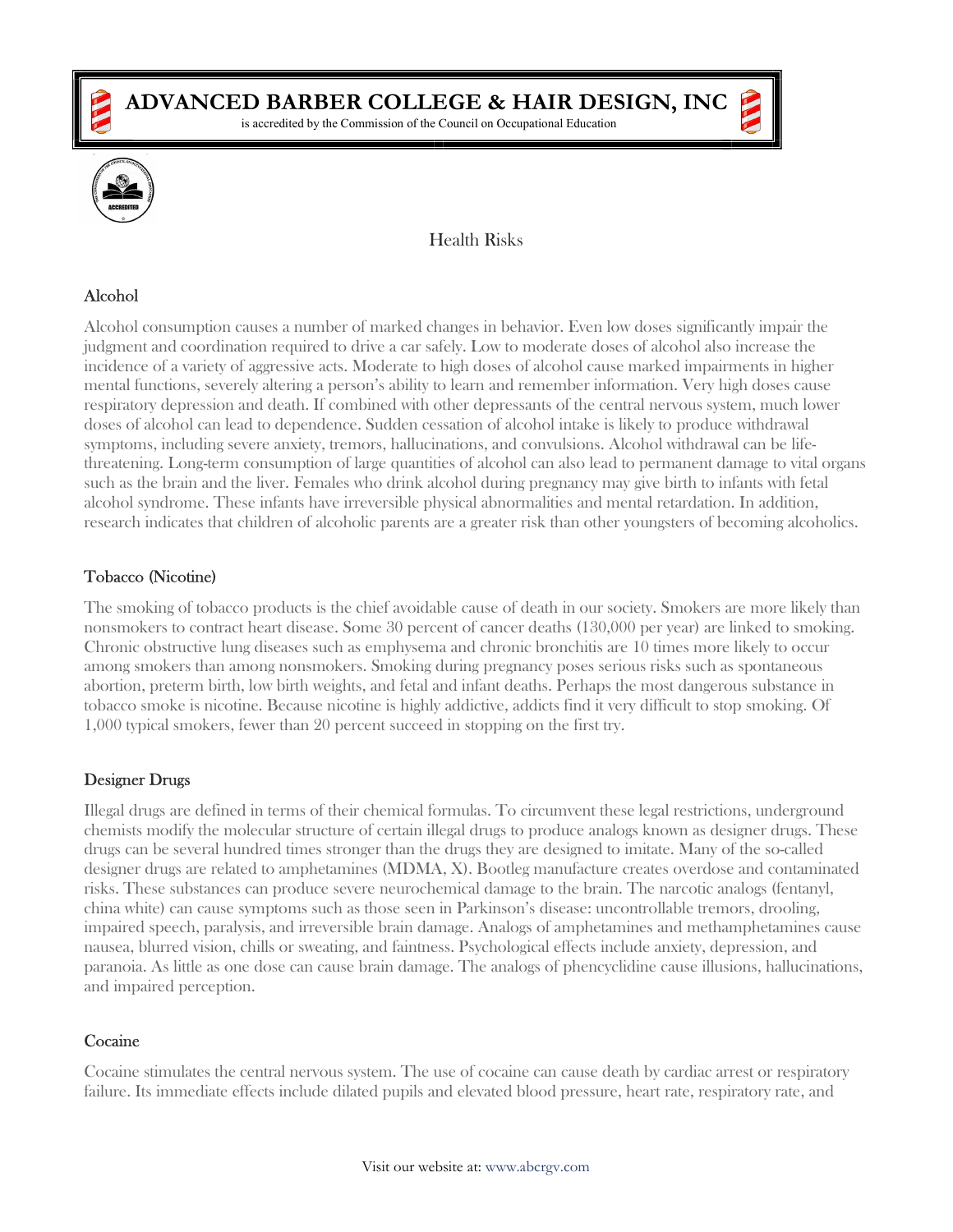

is accredited by the Commission of the Council on Occupational Education



body temperature. Occasional use can cause a stuffy or a runny nose, while chronic use can ulcerate the mucous membrane of the nose. Injecting cocaine with contaminated equipment can cause AIDS, hepatitis, and other diseases. Cocaine can produce psychological and physical dependency, a feeling that the user cannot function without the drug. In addition, tolerance develops rapidly. Crack or freebase rock is extremely addictive, and its effects are felt within 10 seconds. The physical effects include dilated pupils, increased pulse rate, elevated blood pressure, insomnia, loss of appetite, tactile hallucinations, paranoia, and

## Other Stimulants

Stimulants can cause increased heart and respiratory rates, elevated blood pressure, dilated pupils, and decreased appetite. In addition, users may experience sweating, headache, blurred vision, dizziness, sleeplessness, and anxiety. Extremely high doses can cause a rapid or irregular heartbeat, tremors, loss of coordination, and even physical collapse. An amphetamine injection creates a sudden increase in blood pressure that can result in stroke, very high fever or heart failure. In addition to the physical effects, users report feeling restless, anxious, and moody. Higher doses intensify the effects. Persons who use large amounts of amphetamines over a long period of time can develop an amphetamine psychosis that includes hallucinations, delusions, and paranoia.

## Anabolic Steroids

Anabolic steroids are a group of powerful compounds closely related to the male sex hormone testosterone. Steroid users subject themselves to more than 70 side effects ranging in severity from liver cancer to acne and including psychological as well as physical reactions. The liver and the cardiovascular and reproductive systems are most seriously affected by steroid use. In males, use can cause withered testicles, sterility, and impotence. In females, irreversible masculine traits can develop along with breast reduction and sterility. Psychological effects include very aggressive behavior known as "roid rage" and depression. While some side effects appear quickly, others, such as heart attacks and strokes, may not show up for years.

# **Narcotics**

Narcotics initially produce a feeling of euphoria that often is followed by drowsiness, nausea, and vomiting. Users also may experience constricted pupils, watery eyes, and itching. An overdose may produce slow shallow breathing, clammy skin, convulsions, coma, and possible death. Tolerance to narcotics develops rapidly and dependence is likely. The use of contaminated syringes may result in diseases such as AIDS, endocarditis, and hepatitis. Addiction in pregnant women can lead to premature, stillborn, or addicted infants who experience severe withdrawal symptoms.

#### Marijuana

All forms of cannabis have negative physical and mental effects. Use of cannabis may impair or reduce short-term memory and comprehension, alter the sense of time and reduce the ability to perform tasks requiring concentration and coordination, such as driving a car. Research also shows that students do not retain knowledge when they are "high." Motivation and cognition may be altered, making the acquisition of new information difficult. Marijuana can also produce paranoia and psychosis. Because users often inhale the unfiltered smoke deeply and then hold it in their lungs as long as possible, marijuana is damaging to the lungs and pulmonary system. Marijuana smoke contains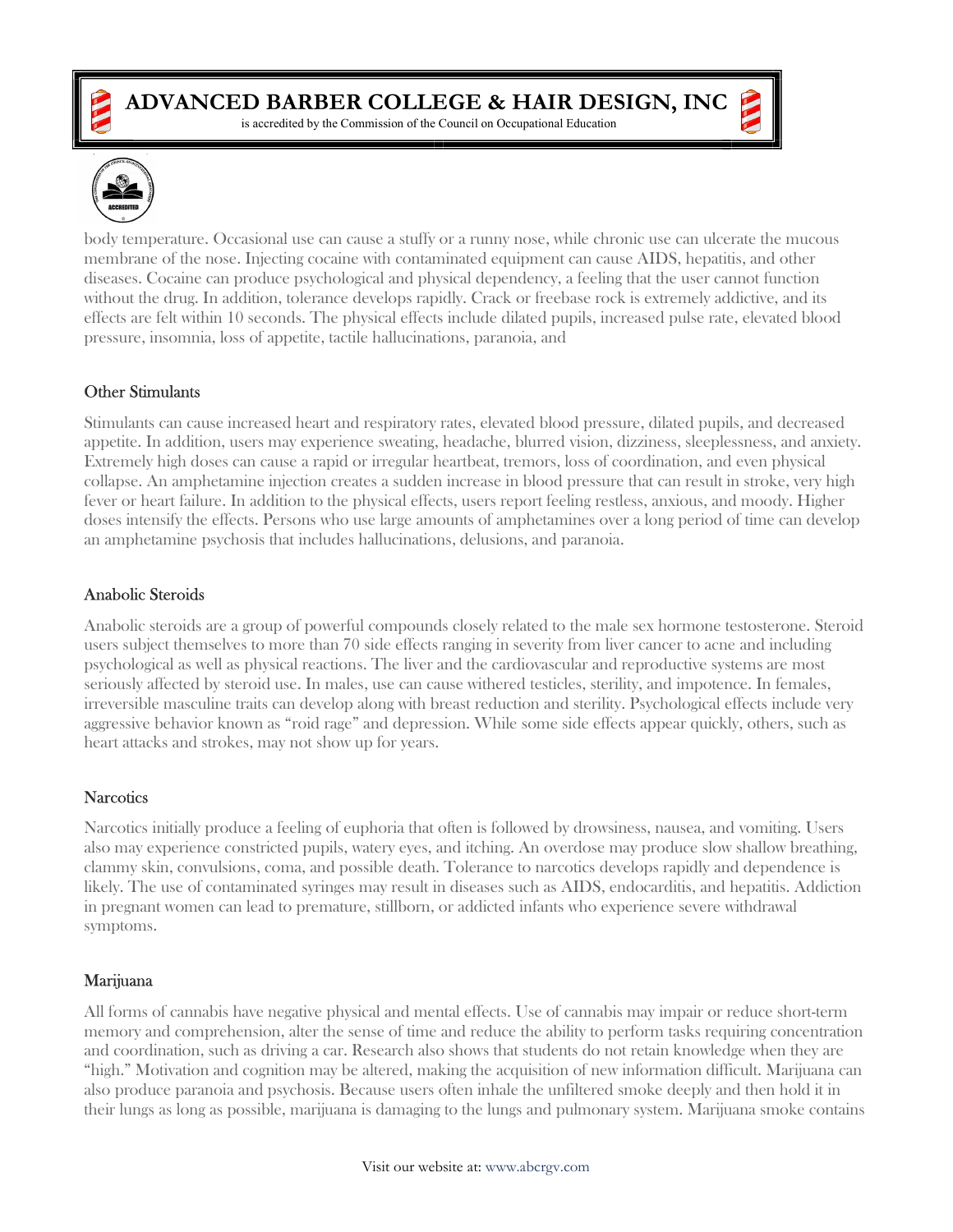

is accredited by the Commission of the Council on Occupational Education



more cancer-causing agents than tobacco smoke. Long-term users of cannabis may develop psychological dependence and require more of the drug to get the same effect. The drug can become the center of their lives.

## Hallucinogens

Lysergic acid (LSD), mescaline, and psilocybin cause illusions and hallucinations. The physical effects may include dilated pupils, elevated body temperature, increased heart rate and blood pressure, loss of appetite, sleeplessness, and tremors. Sensations and feelings may change rapidly. It is common to have bad psychological reactions to LSD, mescaline, and psilocybin. The user may experience panic, confusion, suspicion, anxiety, and loss of control. Delayed effects or flashbacks can occur even after use of ceased. Users of PCP report persistent memory problems and speech difficulties. Some of these effects may last 6 months to a year following prolonged daily use. Mood disorders-depression, behavior-also anxiety, behavior also occur. In later stages of chronic use, users often exhibit paranoid and violent behavior. Large doses may produce convulsions and coma, as well as heart and lung failure.

## **Depressants**

The effects of depressants are in many ways similar to the effects of alcohol. Small amounts can produce calmness and relaxed muscles, but somewhat larger doses can cause slurred speech, staggering gait, and altered perception. Large doses can cause respiratory depression, coma, and death. The combination of depressants and alcohol can multiply the effects of the drugs, thereby multiplying the risks. The use of depressants can cause both physical and psychological dependence. Regular use over time may result in a tolerance to the drug, leading the user to increase the quantity consumed. When regular users suddenly stop taking large doses, they may develop withdrawal symptoms ranging from restlessness, insomnia, and anxiety to convulsions and death.

#### Inhalants

The immediate negative effects of inhalants include nausea, sneezing, coughing, nosebleeds, fatigue, lack of coordination, and loss of appetite. Solvents and aerosol sprays also decrease the heart and respiratory rates and impair judgment. Amyl and butyl nitrite cause rapid pulse, headaches, and involuntary passing of urine and feces. Long-term use may result in hepatitis or brain damage. Deeply inhaling the vapors, or using large amounts over a short time, may result in disorientation, violent behavior, unconsciousness, or death. High concentrations of inhalants can cause suffocation by displacing the oxygen in the lungs or by depressing the central nervous system to the point that breathing stops. Long-term use can cause weight loss, fatigue, electrolyte imbalance, and muscle fatigue. Repeated sniffing of concentrated vapors over time can permanently damage the nervous system.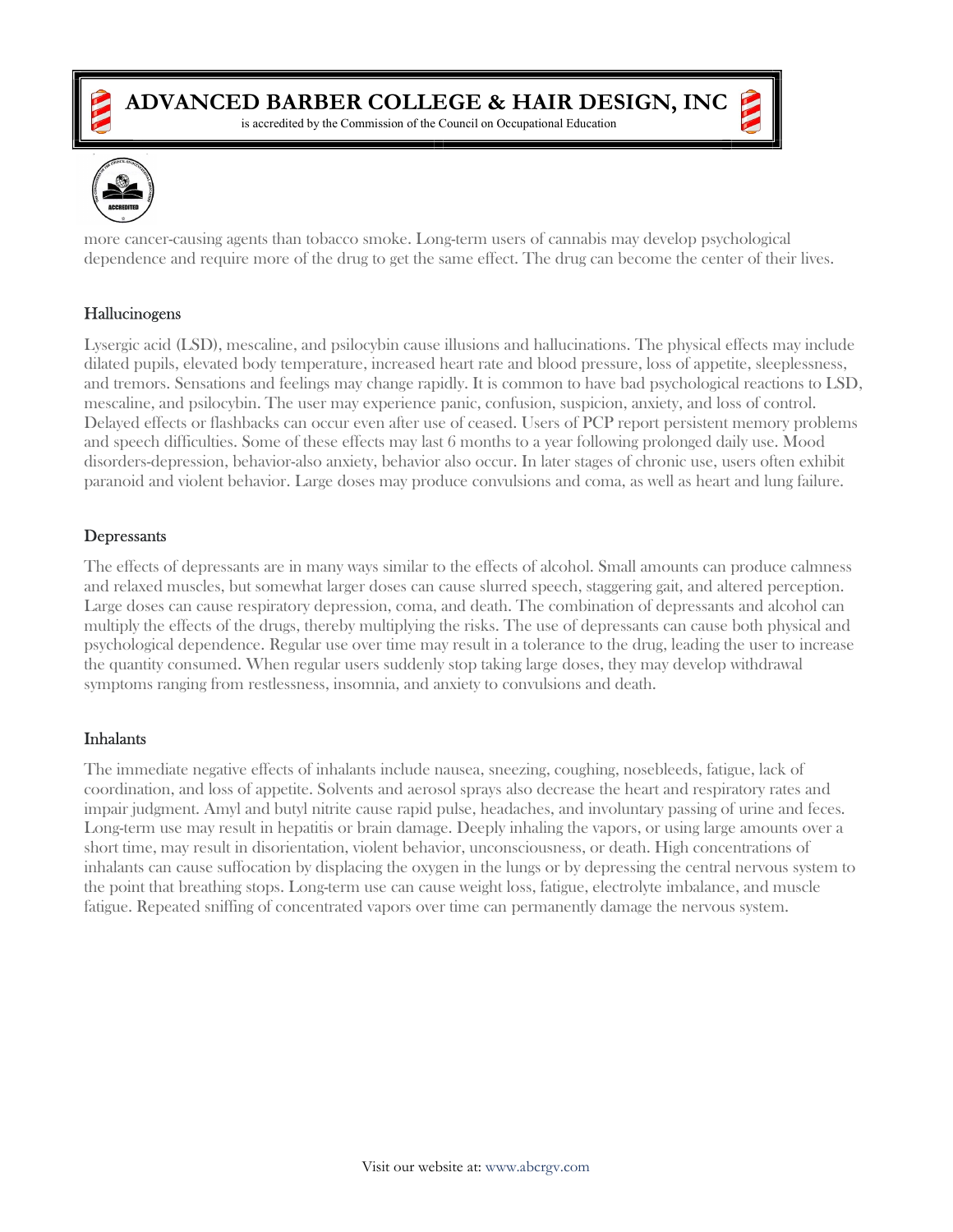

is accredited by the Commission of the Council on Occupational Education



# Need Help? – Counseling, Treatment, or Rehabilitation

Advanced Barber College students are encouraged to seek out drug and alcohol counseling, treatment and rehabilitation from a range of different sources.

#### Tropical Texas Behavioral Health

1901 S. 24<sup>th</sup> Avenue, Edinburg Texas, (956) 289-7000

#### Alcoholic Anonymous

Alcoholism Treatment Program, Harlingen, Texas 1-888-880-9718

#### Health Smith Counseling

801 W. Nolana Avenue, Mcallen, Texas (956) 994-1428

#### Narcotics Anonymous

www.na.org.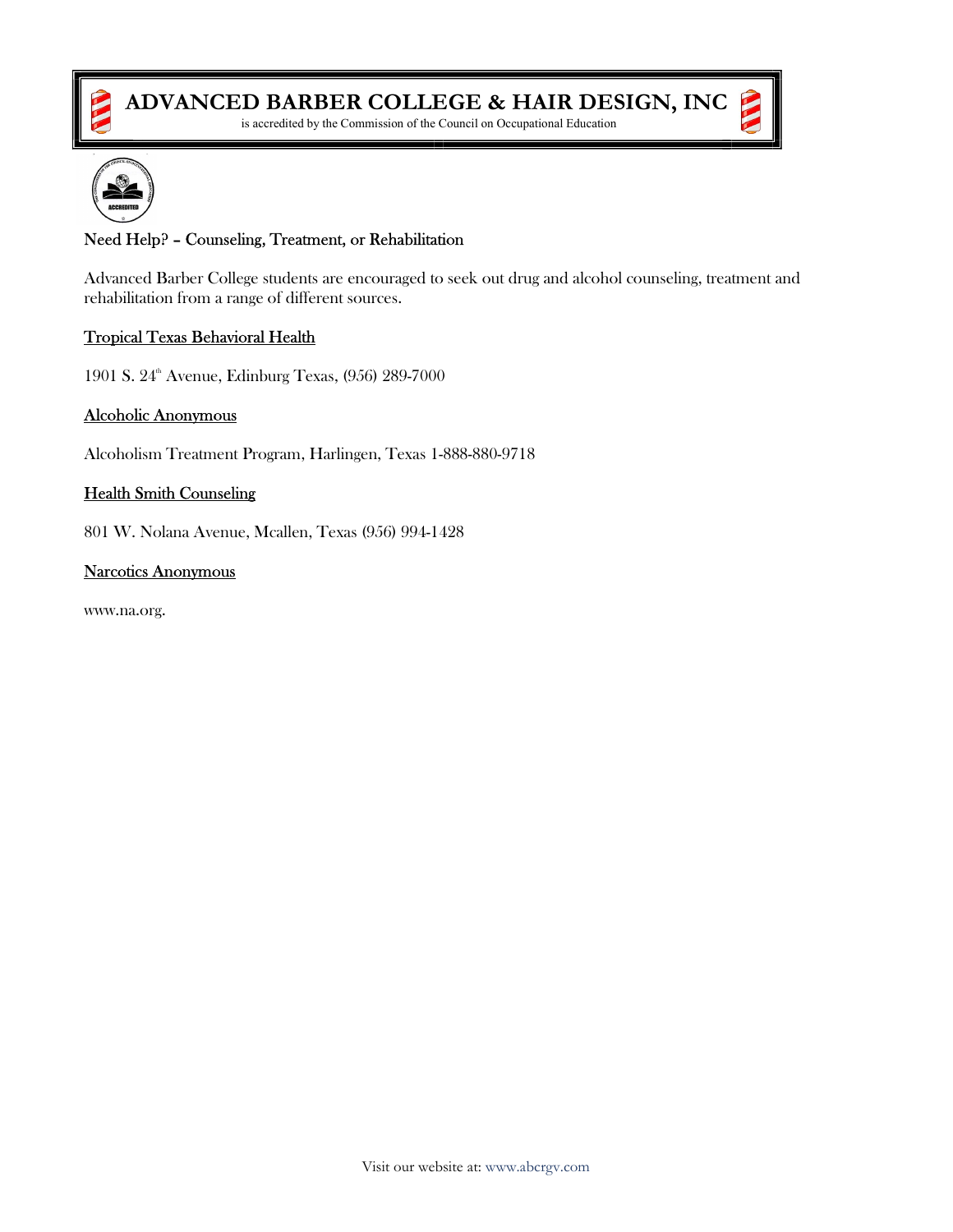

is accredited by the Commission of the Council on Occupational Education



# Legal Sanctions

Students or employees found in violation of any local, state or federal law regarding the use, possession or distribution of alcohol or other drugs (as defined by the Texas Health and Safety Code, Subtitle C. Substance Abuse Regulations and Crimes) may receive the full legal penalty in addition to any appropriate college disciplinary action. The most common legal violations and their consequences are

| PENALTIES UNDER FEDERAL LAW*                                                                                               |                                          |                                            |  |
|----------------------------------------------------------------------------------------------------------------------------|------------------------------------------|--------------------------------------------|--|
| <b>OFFENSE</b>                                                                                                             | MINIMUM PUNISHMENT                       | <b>MAXIMUM PUNISHMENT</b>                  |  |
| Manufacture, distribution, or dispensing                                                                                   | A term of imprisonment up to $5$ years,  | A term of life imprisonment without        |  |
| drugs (includes marijuana)                                                                                                 | and a minimum fine of \$250,000          | release (no eligibility for parole) and a  |  |
|                                                                                                                            |                                          | fine not to exceed \$8,000,000 (for an     |  |
|                                                                                                                            |                                          | individual) or \$20,000,000 if other than  |  |
|                                                                                                                            |                                          | an individual)                             |  |
| Possession of drugs (including                                                                                             | Imprisonment for up to 1 year plus fine. | Imprisonment for not more than 20          |  |
| marijuana)                                                                                                                 |                                          | years or not less than $$5,000$ plus costs |  |
|                                                                                                                            |                                          | of investigation and prosecution           |  |
| Operation of a Common Carrier under                                                                                        |                                          | Imprisonment for up to $15$ years and a    |  |
| the influence of alcohol or drugs                                                                                          |                                          | fine not to exceed \$250,000               |  |
| Penalties may be enhanced for prior convictions and offenses within specified distances of a public college or university. |                                          |                                            |  |

| PENALTIES UNDER TEXAS LAW*             |                                           |                                           |  |
|----------------------------------------|-------------------------------------------|-------------------------------------------|--|
| Manufacture or delivery of controlled  | Confinement in the Texas Department       | Confinement in TDC for life or for a      |  |
| substances (drugs)                     | of Corrections (TDC) for a term of not    | term of not more than 99 years or less    |  |
|                                        | more than 2 years or less than, 180 days  | than 15 years, and a fine not to exceed   |  |
|                                        | or confinement in a community             | \$250,000                                 |  |
|                                        | correctional facility for not more than 1 |                                           |  |
|                                        | year, and a fine not to exceed \$10,000   |                                           |  |
| Possession of controlled substances    | Confinement in jail for a term of not     | Confinement in TDC for life or for a      |  |
| (drugs)                                | more than 180 days, and a fine not to     | term of not more than 99 years or less    |  |
|                                        | exceed \$2,000                            | than 15 years, and a fine not to exceed   |  |
|                                        |                                           | \$250,000                                 |  |
| Delivery of Marijuana                  | Confinement in jail for a term of not     | Confinement in TDC for life or for a      |  |
|                                        | more than 180 days, and a fine not to     | term of not more than 99 years or less    |  |
|                                        | exceed \$2,000 or both                    | than 10 years, and a fine not to exceed   |  |
|                                        |                                           | \$100,000                                 |  |
| Possession of Marijuana                | Confinement in jail for a term not to     | Confinement in TDC for life or for a      |  |
|                                        | exceed 180 days, and a fine not to        | term of not more than 99 years or less    |  |
|                                        | exceed $$2,000$ or both                   | than 5 years, and a fine not to exceed    |  |
|                                        |                                           | \$50,000                                  |  |
| Driving Under the Influence of Alcohol | FIRST OFFENSE: Maximum fine of            | THIRD OFFENSE: Fine not less than         |  |
|                                        | \$500; 20 to 40 hours community service   | \$500 or more than \$2,000; confinement   |  |
|                                        | related to education about or prevention  | in jail for a term not to exceed 180 days |  |
|                                        | of misuse of alcohol; 60 or 120-day       | or both the fine and the confinement;     |  |